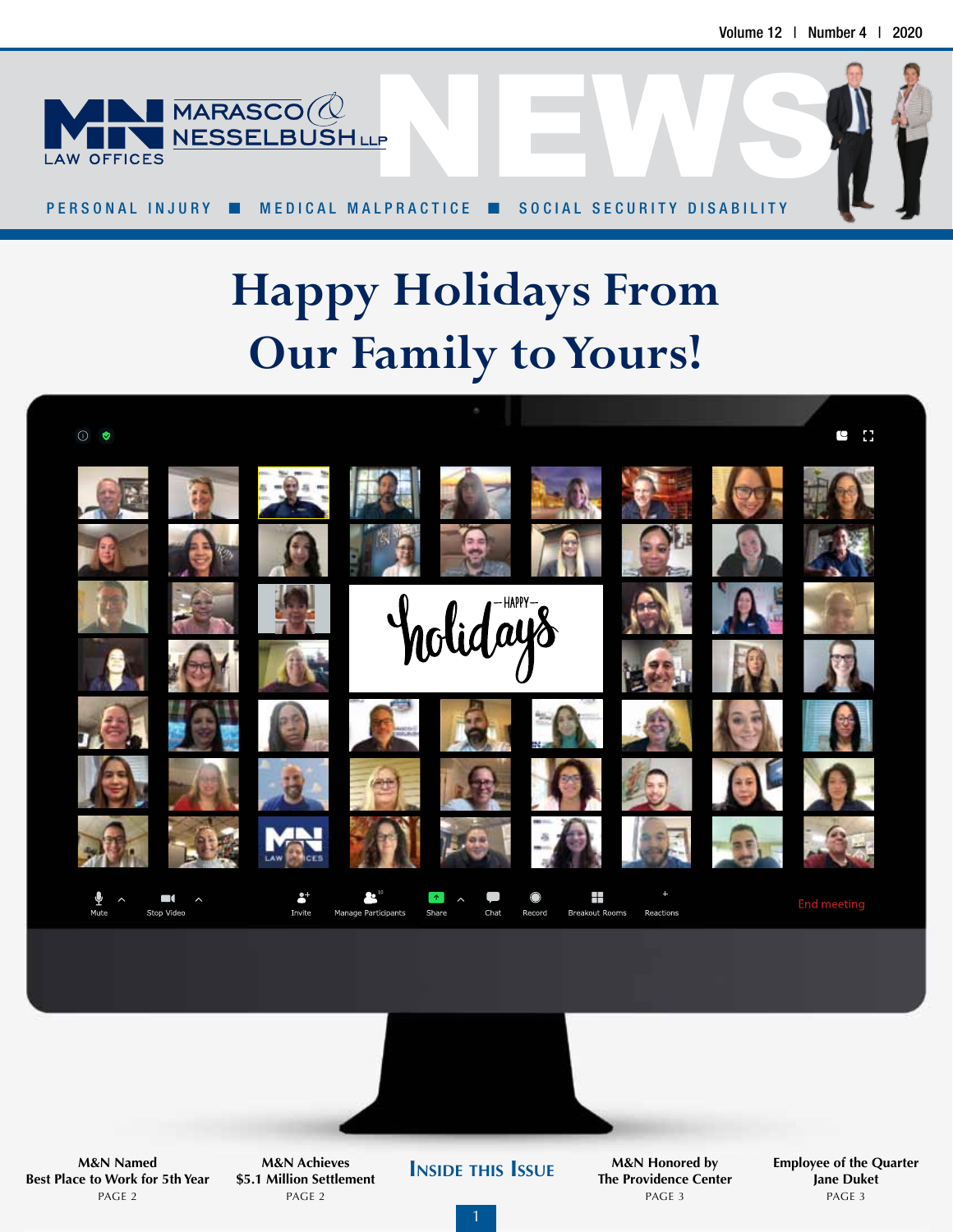## **Marasco & Nesselbush is Named to the Best Places to Work in Rhode Island List for the Fifth Consecutive Year**

We are very proud to be the top ranked law firm on Providence Business News' 2020 list of Best Places to Work in Rhode Island. Hard work, honesty, intelligence, and integrity are the hallmarks of our firm. We truly enjoy s e are very proud to be the top ranked law firm on Providence Business News' 2020 list of Best Places to Work in Rhode Island. Hard work, honesty, intelligence, and integrity are the each other. It is a great honor to be named one of the Best Places to Work in Rhode Island for a fifth straight year.

 During these unprecedented times of COVID-19, our staff has gone above and beyond working from home, adapting to many changes, and still treating our clients with dignity, respect, kindness, and compassion. Dennis Cesana, Chief Operating Officer stated, "Our staff has embraced the challenges of working remotely. They support each other, and we recognize they have all gone above and beyond." Said Joseph Marasco, partner at Marasco & Nesselbush, "We are so thankful that our attorneys and staff think so highly of their experience at Marasco & Nesselbush. Through the years we have sought to build a supportive culture rooted in respect and appreciation."

 The Best Places to Work in Rhode Island award winners were judged based on confidential surveys of employees and management reports compiled by Best Companies Group. These surveys included the evaluation



of employee treatment, benefits and policies, and work life satisfaction.

 "I'm thrilled by the news," says Marasco & Nesselbush partner, Donna Nesselbush. "We are a tight knit group of people who love working together and we strive every day to inspire each other in our common mission to obtain extraordinary legal results for our clients." To learn more, visit www.pbn.com/event/2020-best-places-to-work.

### **M&N Achieves a \$5.1 Million Settlement for a Victim of Medical Negligence**



he Marasco & Nesselbush litigation team recently achieved a \$5,100,000 recovery on behalf of the estate of a woman who passed away due to medical negligence.

 $\prod_{\alpha}$  Our client had a laparoscopic gall bladder removal during which the surgeon nicked her bowel with a surgical instrument. Just hours after the surgery, she began to develop signs of infection. Diagnostic imaging demonstrated that the injured colon was leaking feces into her abdomen. Regrettably, the evidence of the injury and infectious process was largely ignored, and the patient's condition worsened. Ultimately, she suffered septic shock and emergency surgery was required. She fought valiantly for more than a year with her family by her side before succumbing to her injuries.

Her family was referred to us by a friend of the firm. Many months

after the surgery, while she was hospitalized, the family reached out to us to discuss a potential medical negligence claim.

 Immediately after hearing her story the M&N litigation team including partner Joseph Marasco, Senior Trial Counsel Mark Grimm, attorney Tom Moran, and paralegal Heather Jennison went to work to gather all the client's medical records and build a case file.

 The defendant argued that the patient's passing was a result of risks associated with the surgery and the patient's pre-existing conditions. A nicked colon is a known associated risk or complication and, in fact, the client's pre-existing conditions made the surgery more difficult.

 However, our team was able to establish that the way the surgery was performed increased the likelihood of the complication. In addition, we were able to establish through well qualified experts that the post-surgical care fell below accepted standards. The surgeon had direct evidence of the intra-surgical injury and failed to effectively evaluate and treat his patient for many hours.

 The case was settled after the Marasco & Nesselbush litigation team had gathered overwhelming evidence and experts to demonstrate that the procedure was performed negligently and that the follow-up medical attention did not meet accepted standards.

 No amount of money can compensate a family for the loss of a loved one. It is our hope that by achieving these results we are holding individuals and organizations accountable for their actions. We believe that our vigilance on behalf of injured clients will lead to a safer and more accountable health care system. If you or a loved one may be a victim of medical negligence, please contact us for a free confidential consultation.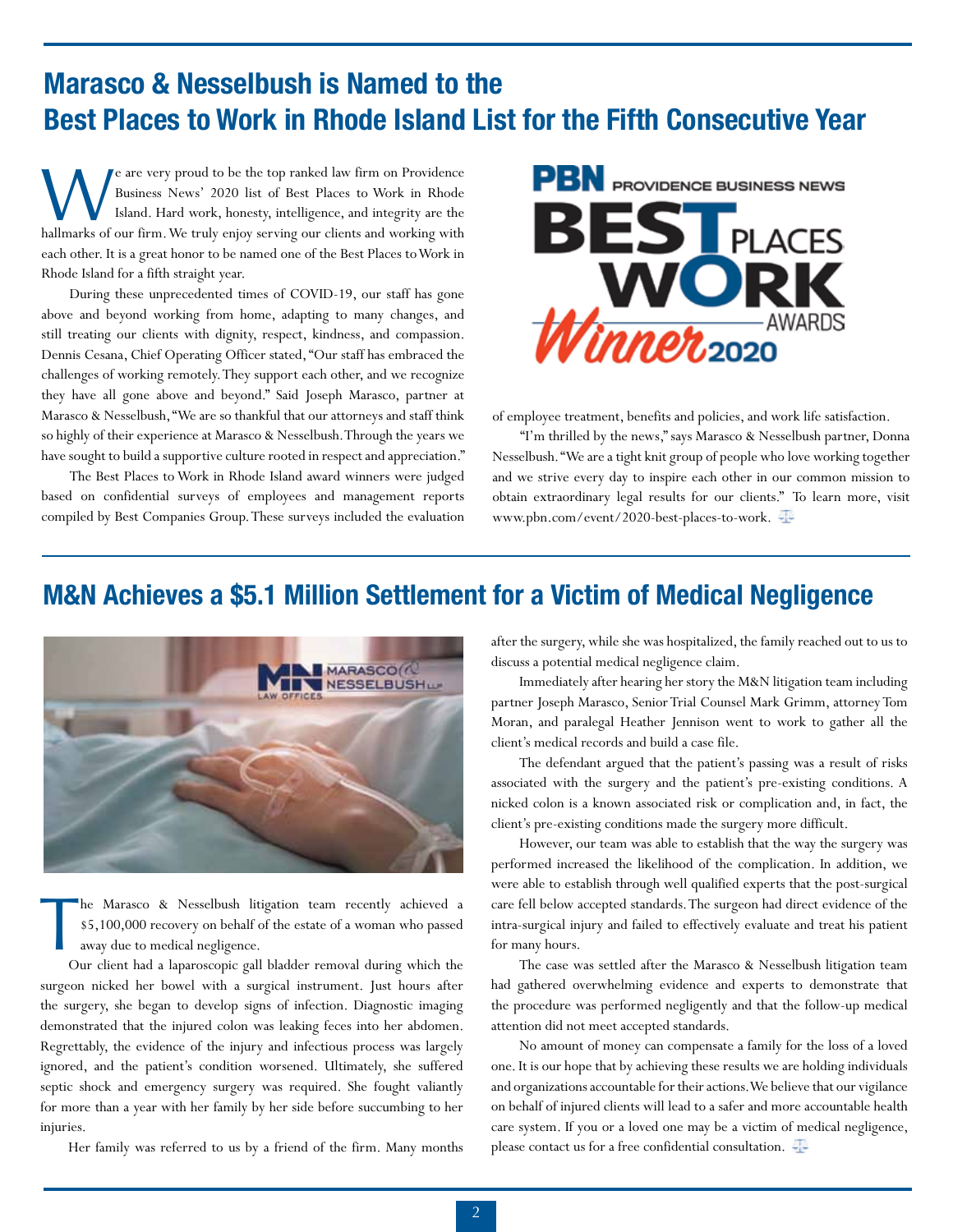## **Recent Settlements The Providence Center Honors Marasco & Nesselbush**

**T** he Providence Center honored Joseph P. Marasco, Donna M. Nesselbush, and the Marasco & Nesselbush team at their annual Circle of Stars fundraising event held virtually for the first time.

"When The Providence Center was responding to children and adults impacted by

the COVID-19 pandemic, the team at Marasco & Nesselbush was there, and we could not be more grateful for your dedication and your generosity," stated Lisa Desbiens, Philanthropy Officer at The Providence Center.

 The Providence Center's mission is to help adults, adolescents, and children affected

by psychiatric illness, emotional problems, and addiction by providing treatment and supportive services within a community setting. Since COVID-19, many Rhode Islanders have struggled with depression, anxiety, and addiction. The proceeds of the Circle of Stars event supported the COVID-19 emergency fund that cares for low-



income patients in our community during this crisis and helps aid with urgent needs such as increased access to emergency and telehealth services.

"From the bottom of my heart,

I want to thank The Providence Center for choosing Marasco & Nesselbush as the honoree for this year's Circle of Stars event. I hold this honor 'near and dear' because I always hold The Providence Center 'near and dear'," states co-founder, Donna Nesselbush. Co-founder Joseph Marasco adds, "We are very proud to support the lifechanging work of The Providence Center."

#### **JANE DUKET Employee of the Quarter**



**M** arasco & Nesselbush is proud to recognize attorney Jane Duket as the Employee of the Quarter for Q3 2020. Attorney Duket advocates tirelessly for her clients in each case to secure justice for those impacted by injury or medical negligence. "I was always taught to fight for those who may be unable to fight for themselves. For me, that is the meaning of justice and why I chose to practice law at Marasco & Nesselbush," said Duket.

 In her spare time, Attorney Duket enjoys being by the water with her family, sharing a good meal with friends, watching football, and taking walks with her dog, Barney.





#### **Millions Recovered. Thousands of Lives Changed.**

*We pride ourselves on providing exceptional client service while obtaining extraordinary legal results for our clients. The following are recent results achieved by the Marasco & Nesselbush team.*

**\$6,200,000** awarded to a client who sustained serious injuries in a rollover crash caused by a distracted driver.

**\$5,100,000** recovered for the estate of a woman who passed as a result of surgical negligence.

**\$4,500,000** recovered for a client who sustained a traumatic brain injury in a car crash.

**\$3,000,000** recovered for the family of an infant who died as a result of medical negligence.

**\$2,050,000** recovered for the family of a man who tragically died due to negligent anesthesia administration.

**\$2,000,000** awarded to the family of a woman who died as a result of negligent monitoring in a local hospital.

**\$1,500,000** secured for a family after a hospital was found liable for a wrongful death due to an undiagnosed brain injury.

**\$1,400,000** won for a family whose son passed away due to a brain injury sustained in a high-speed car accident.

**\$1,400,000** awarded to a client who suffers permanent injuries after a surgeon negligently damaged a nerve.

**\$1,250,000** recovered on behalf of a young woman injured as a passenger in a recklessly operated vehicle.

**\$1,000,000** recovered to compensate a client for emotional distress after witnessing a tragic car accident.

**\$1,000,000** settlement achieved after a five-year legal battle for a cancer survivor and victim of medical negligence.

If you or a loved one has suffered from an injury and is in need of legal care, give us a call today.